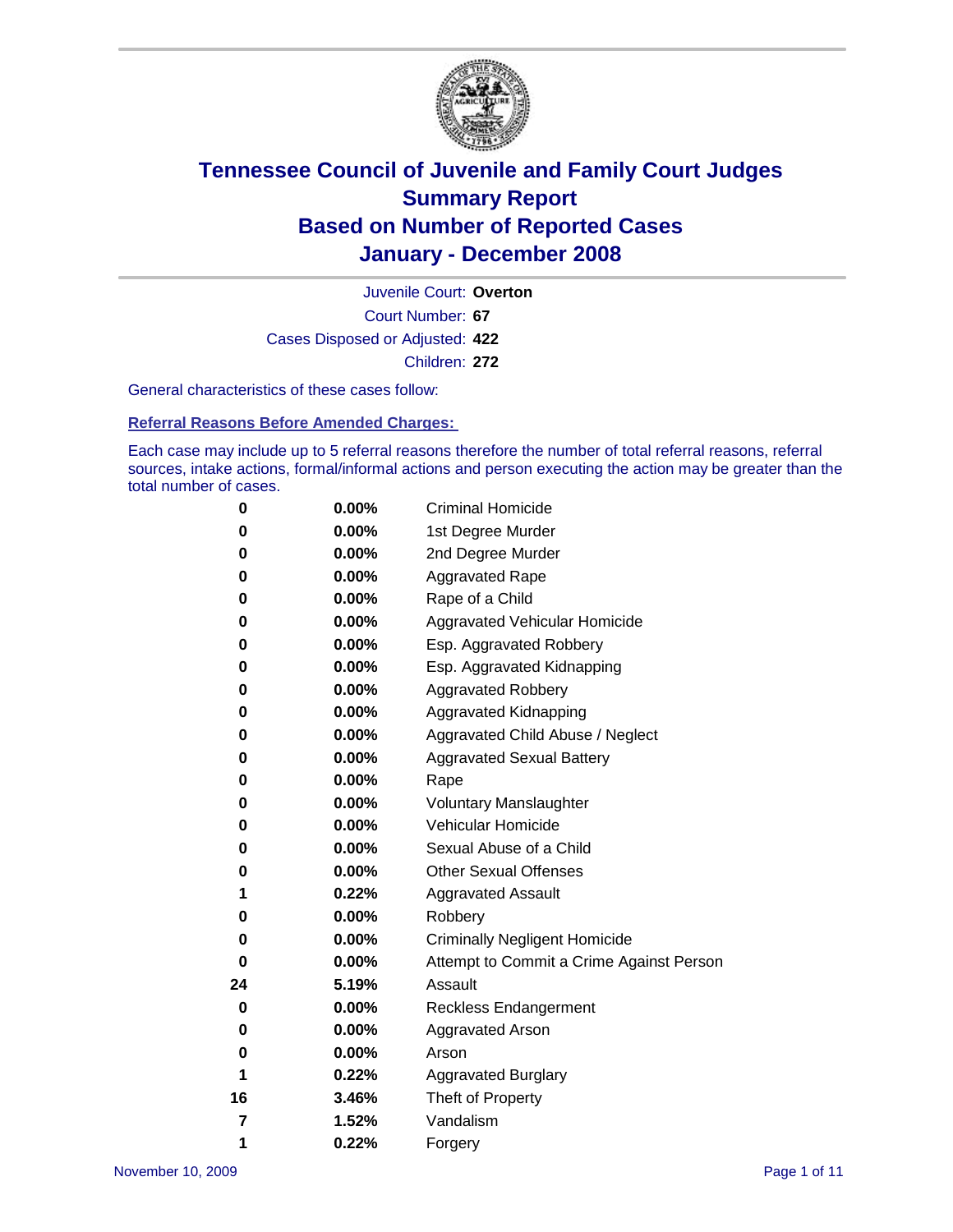

Court Number: **67** Juvenile Court: **Overton** Cases Disposed or Adjusted: **422** Children: **272**

#### **Referral Reasons Before Amended Charges:**

Each case may include up to 5 referral reasons therefore the number of total referral reasons, referral sources, intake actions, formal/informal actions and person executing the action may be greater than the total number of cases.

| 0  | 0.00%    | <b>Worthless Checks</b>                                     |
|----|----------|-------------------------------------------------------------|
| 0  | 0.00%    | Illegal Possession / Fraudulent Use of Credit / Debit Cards |
| 7  | 1.52%    | <b>Burglary</b>                                             |
| 0  | 0.00%    | Unauthorized Use of a Vehicle                               |
| 0  | 0.00%    | <b>Cruelty to Animals</b>                                   |
| 0  | 0.00%    | Sale of Controlled Substances                               |
| 16 | 3.46%    | Other Drug Offenses                                         |
| 0  | 0.00%    | <b>Possession of Controlled Substances</b>                  |
| 0  | 0.00%    | <b>Criminal Attempt</b>                                     |
| 1  | 0.22%    | Carrying Weapons on School Property                         |
| 2  | 0.43%    | Unlawful Carrying / Possession of a Weapon                  |
| 4  | 0.87%    | <b>Evading Arrest</b>                                       |
| 0  | 0.00%    | Escape                                                      |
| 2  | 0.43%    | Driving Under Influence (DUI)                               |
| 9  | 1.95%    | Possession / Consumption of Alcohol                         |
| 0  | 0.00%    | Resisting Stop, Frisk, Halt, Arrest or Search               |
| 0  | 0.00%    | <b>Aggravated Criminal Trespass</b>                         |
| 0  | 0.00%    | Harassment                                                  |
| 0  | 0.00%    | Failure to Appear                                           |
| 0  | 0.00%    | Filing a False Police Report                                |
| 1  | 0.22%    | Criminal Impersonation                                      |
| 1  | 0.22%    | <b>Disorderly Conduct</b>                                   |
| 0  | 0.00%    | <b>Criminal Trespass</b>                                    |
| 0  | 0.00%    | <b>Public Intoxication</b>                                  |
| 0  | 0.00%    | Gambling                                                    |
| 72 | 15.58%   | Traffic                                                     |
| 0  | $0.00\%$ | <b>Local Ordinances</b>                                     |
| 10 | 2.16%    | Violation of Wildlife Regulations                           |
| 0  | 0.00%    | Contempt of Court                                           |
| 4  | 0.87%    | Violation of Probation                                      |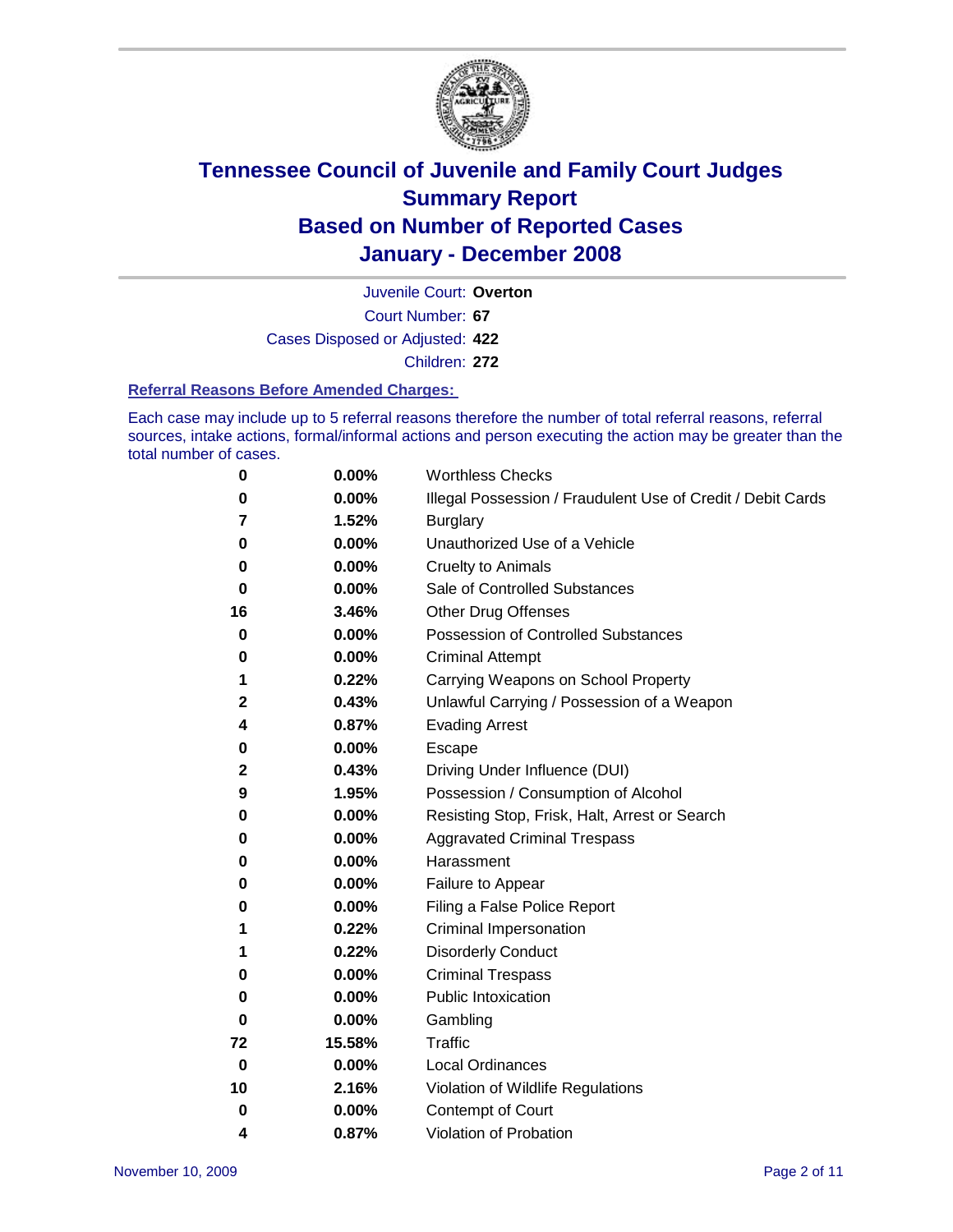

Court Number: **67** Juvenile Court: **Overton** Cases Disposed or Adjusted: **422** Children: **272**

#### **Referral Reasons Before Amended Charges:**

Each case may include up to 5 referral reasons therefore the number of total referral reasons, referral sources, intake actions, formal/informal actions and person executing the action may be greater than the total number of cases.

| 462 | 100.00%  | <b>Total Referrals</b>                 |
|-----|----------|----------------------------------------|
| 17  | 3.68%    | Other                                  |
| 0   | 0.00%    | <b>Consent to Marry</b>                |
| 0   | 0.00%    | <b>Request for Medical Treatment</b>   |
| 29  | 6.28%    | <b>Child Support</b>                   |
| 13  | 2.81%    | Paternity / Legitimation               |
| 1   | 0.22%    | Visitation                             |
| 8   | 1.73%    | Custody                                |
| 0   | 0.00%    | <b>Foster Care Review</b>              |
| 0   | 0.00%    | <b>Administrative Review</b>           |
| 50  | 10.82%   | <b>Judicial Review</b>                 |
| 0   | 0.00%    | Violation of Informal Adjustment       |
| 0   | 0.00%    | <b>Violation of Pretrial Diversion</b> |
| 1   | 0.22%    | <b>Termination of Parental Rights</b>  |
| 23  | 4.98%    | Dependency / Neglect                   |
| 0   | 0.00%    | <b>Physically Abused Child</b>         |
| 0   | $0.00\%$ | Sexually Abused Child                  |
| 8   | 1.73%    | Violation of Curfew                    |
| 8   | 1.73%    | Violation of a Valid Court Order       |
| 24  | 5.19%    | Possession of Tobacco Products         |
| 0   | 0.00%    | Out-of-State Runaway                   |
| 5   | 1.08%    | In-State Runaway                       |
| 10  | 2.16%    | Truancy                                |
| 86  | 18.61%   | <b>Unruly Behavior</b>                 |
| 0   | 0.00%    | Violation of Aftercare                 |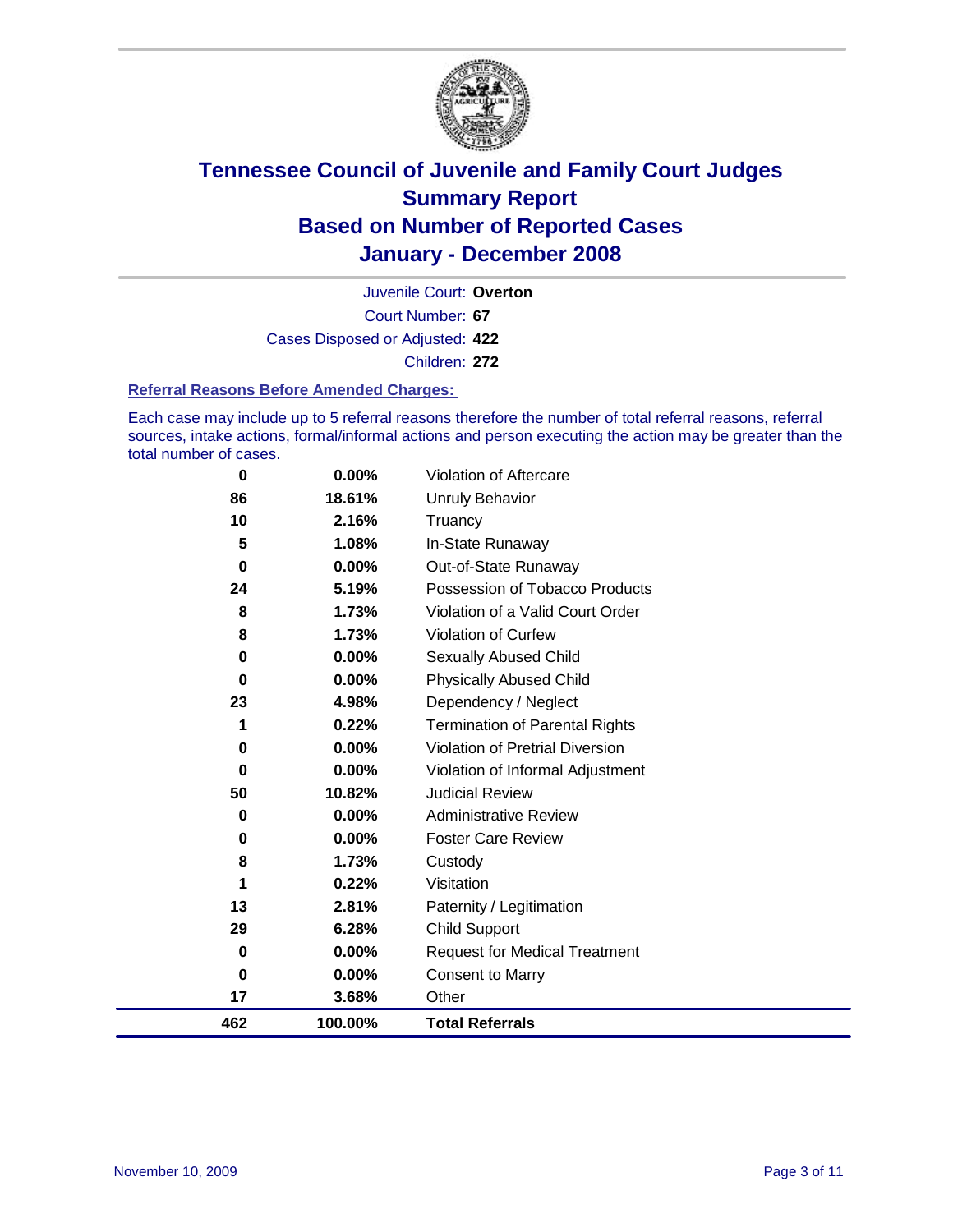

|                            |     |                                 | Juvenile Court: Overton |
|----------------------------|-----|---------------------------------|-------------------------|
|                            |     |                                 | Court Number: 67        |
|                            |     | Cases Disposed or Adjusted: 422 |                         |
|                            |     |                                 | Children: 272           |
| <b>Referral Sources: 1</b> |     |                                 |                         |
|                            | 245 | 53.03%                          | Law Enforcement         |
|                            | 10  | 2.16%                           | Parents                 |
|                            | 6   | 1.30%                           | <b>Relatives</b>        |
|                            | 0   | $0.00\%$                        | Self                    |

| 462          | 100.00%  | <b>Total Referral Sources</b>     |
|--------------|----------|-----------------------------------|
| $\mathbf{2}$ | 0.43%    | Other                             |
| 0            | 0.00%    | Unknown                           |
| 0            | 0.00%    | Hospital                          |
| 4            | 0.87%    | Child & Parent                    |
| 14           | 3.03%    | Victim                            |
| 6            | 1.30%    | <b>Other Court</b>                |
| 10           | 2.16%    | Social Agency                     |
| 58           | 12.55%   | <b>Court Staff</b>                |
| 39           | 8.44%    | <b>District Attorney's Office</b> |
| 9            | 1.95%    | <b>Other State Department</b>     |
| 26           | 5.63%    | <b>DCS</b>                        |
| 0            | $0.00\%$ | <b>CSA</b>                        |
| 33           | 7.14%    | School                            |

#### **Age of Child at Referral: 2**

| 272              | 100.00% | <b>Total Child Count</b> |
|------------------|---------|--------------------------|
| 0                | 0.00%   | <b>Unknown</b>           |
| $\boldsymbol{4}$ | 1.47%   | Ages 19 and Over         |
| 83               | 30.51%  | Ages 17 through 18       |
| 89               | 32.72%  | Ages 15 through 16       |
| 38               | 13.97%  | Ages 13 through 14       |
| 5                | 1.84%   | Ages 11 through 12       |
| 53               | 19.49%  | Ages 10 and Under        |
|                  |         |                          |

<sup>1</sup> If different than number of Referral Reasons (462), verify accuracy of your court's data.

<sup>2</sup> One child could be counted in multiple categories, verify accuracy of your court's data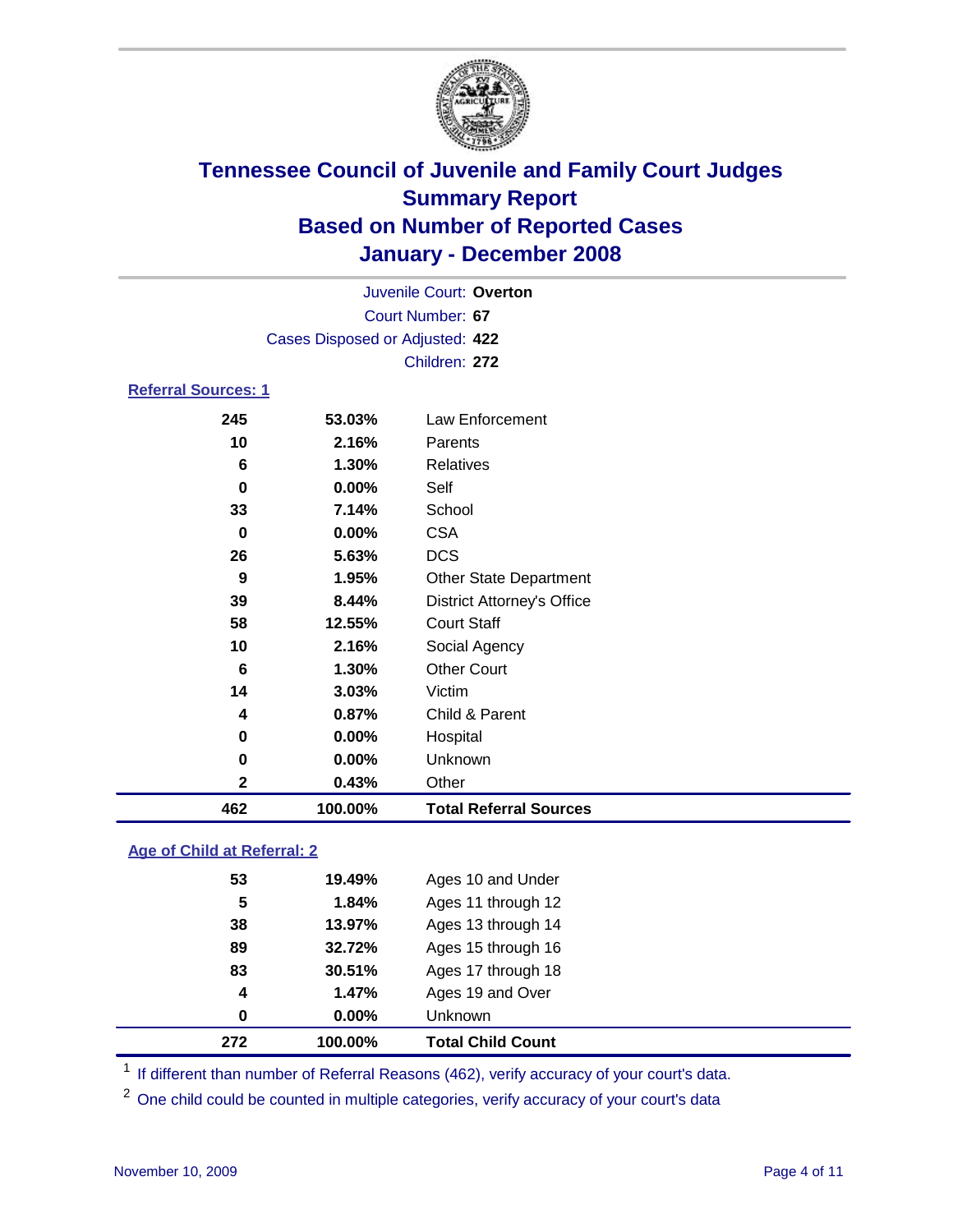

|                                         |                                 | Juvenile Court: Overton  |
|-----------------------------------------|---------------------------------|--------------------------|
|                                         |                                 | Court Number: 67         |
|                                         | Cases Disposed or Adjusted: 422 |                          |
|                                         |                                 | Children: 272            |
| Sex of Child: 1                         |                                 |                          |
| 157                                     | 57.72%                          | Male                     |
| 115                                     | 42.28%                          | Female                   |
| $\bf{0}$                                | 0.00%                           | Unknown                  |
| 272                                     | 100.00%                         | <b>Total Child Count</b> |
| Race of Child: 1                        |                                 |                          |
| 268                                     | 98.53%                          | White                    |
| $\overline{2}$                          | 0.74%                           | African American         |
| $\bf{0}$                                | 0.00%                           | Native American          |
| 0                                       | 0.00%                           | Asian                    |
| 1                                       | 0.37%                           | Mixed                    |
| 1                                       | 0.37%                           | Unknown                  |
| 272                                     | 100.00%                         | <b>Total Child Count</b> |
| <b>Hispanic Origin: 1</b>               |                                 |                          |
| 1                                       | 0.37%                           | Yes                      |
| 271                                     | 99.63%                          | <b>No</b>                |
| $\mathbf 0$                             | 0.00%                           | Unknown                  |
| 272                                     | 100.00%                         | <b>Total Child Count</b> |
| <b>School Enrollment of Children: 1</b> |                                 |                          |
| 126                                     | 46.32%                          | Yes                      |
| 34                                      | 12.50%                          | No                       |
| 112                                     | 41.18%                          | Unknown                  |
| 272                                     | 100.00%                         | <b>Total Child Count</b> |

One child could be counted in multiple categories, verify accuracy of your court's data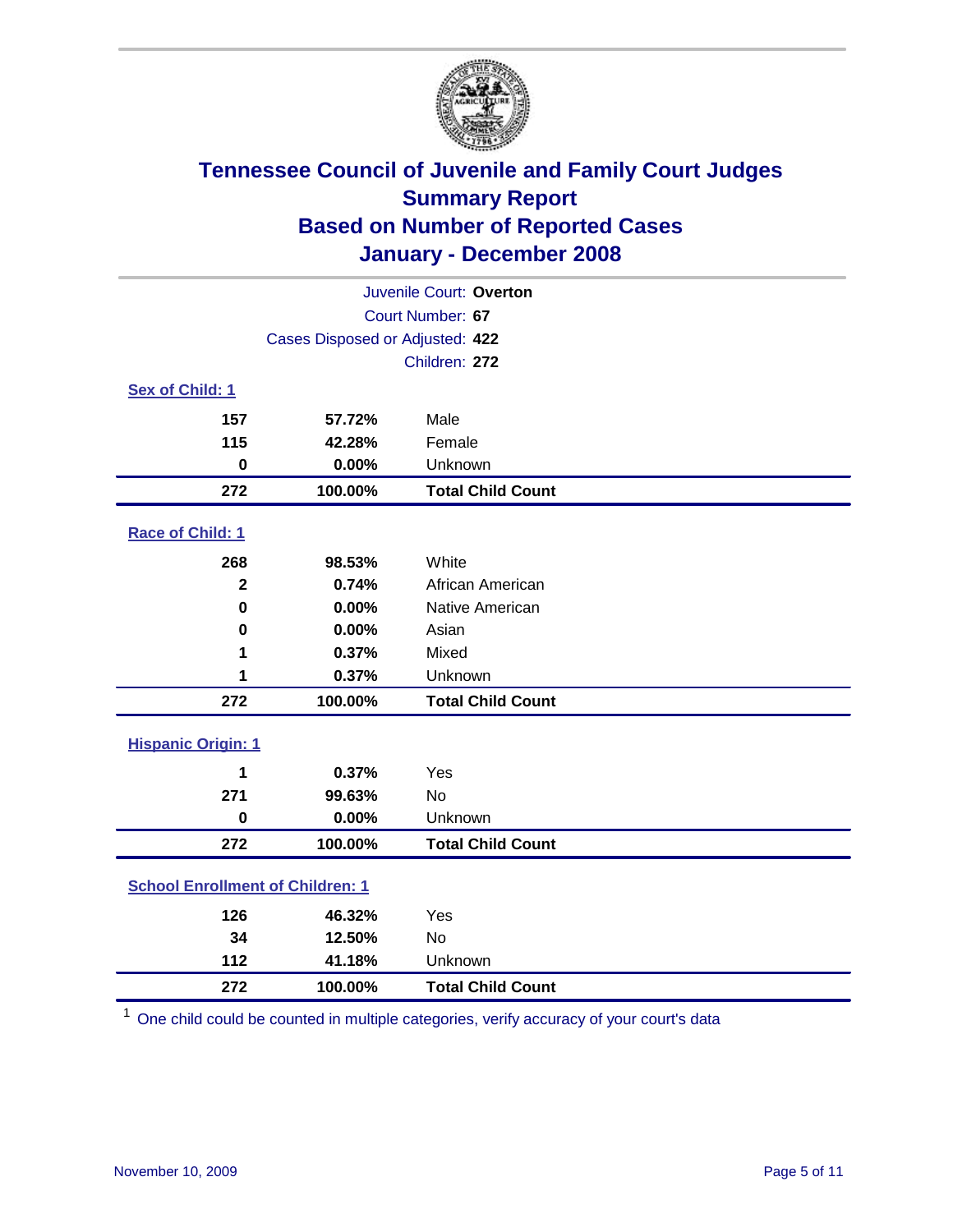

Court Number: **67** Juvenile Court: **Overton** Cases Disposed or Adjusted: **422** Children: **272**

### **Living Arrangement of Child at Time of Referral: 1**

| 272 | 100.00%  | <b>Total Child Count</b>     |
|-----|----------|------------------------------|
| 2   | 0.74%    | Other                        |
| 81  | 29.78%   | Unknown                      |
| 2   | 0.74%    | Independent                  |
| 0   | $0.00\%$ | In an Institution            |
| 0   | $0.00\%$ | In a Residential Center      |
| 1   | $0.37\%$ | In a Group Home              |
| 5   | 1.84%    | With Foster Family           |
| 3   | 1.10%    | With Adoptive Parents        |
| 16  | 5.88%    | <b>With Relatives</b>        |
| 18  | 6.62%    | <b>With Father</b>           |
| 72  | 26.47%   | With Mother                  |
| 22  | 8.09%    | With Mother and Stepfather   |
| 3   | 1.10%    | With Father and Stepmother   |
| 47  | 17.28%   | With Both Biological Parents |
|     |          |                              |

#### **Type of Detention: 2**

| 422 | 100.00%  | <b>Total Detention Count</b> |
|-----|----------|------------------------------|
| 0   | $0.00\%$ | Other                        |
| 421 | 99.76%   | Does Not Apply               |
| 0   | $0.00\%$ | <b>Unknown</b>               |
| 0   | 0.00%    | <b>Psychiatric Hospital</b>  |
| 0   | $0.00\%$ | Jail - No Separation         |
| 0   | $0.00\%$ | Jail - Partial Separation    |
| 0   | $0.00\%$ | Jail - Complete Separation   |
| 1   | 0.24%    | Juvenile Detention Facility  |
| 0   | $0.00\%$ | Non-Secure Placement         |
|     |          |                              |

<sup>1</sup> One child could be counted in multiple categories, verify accuracy of your court's data

<sup>2</sup> If different than number of Cases (422) verify accuracy of your court's data.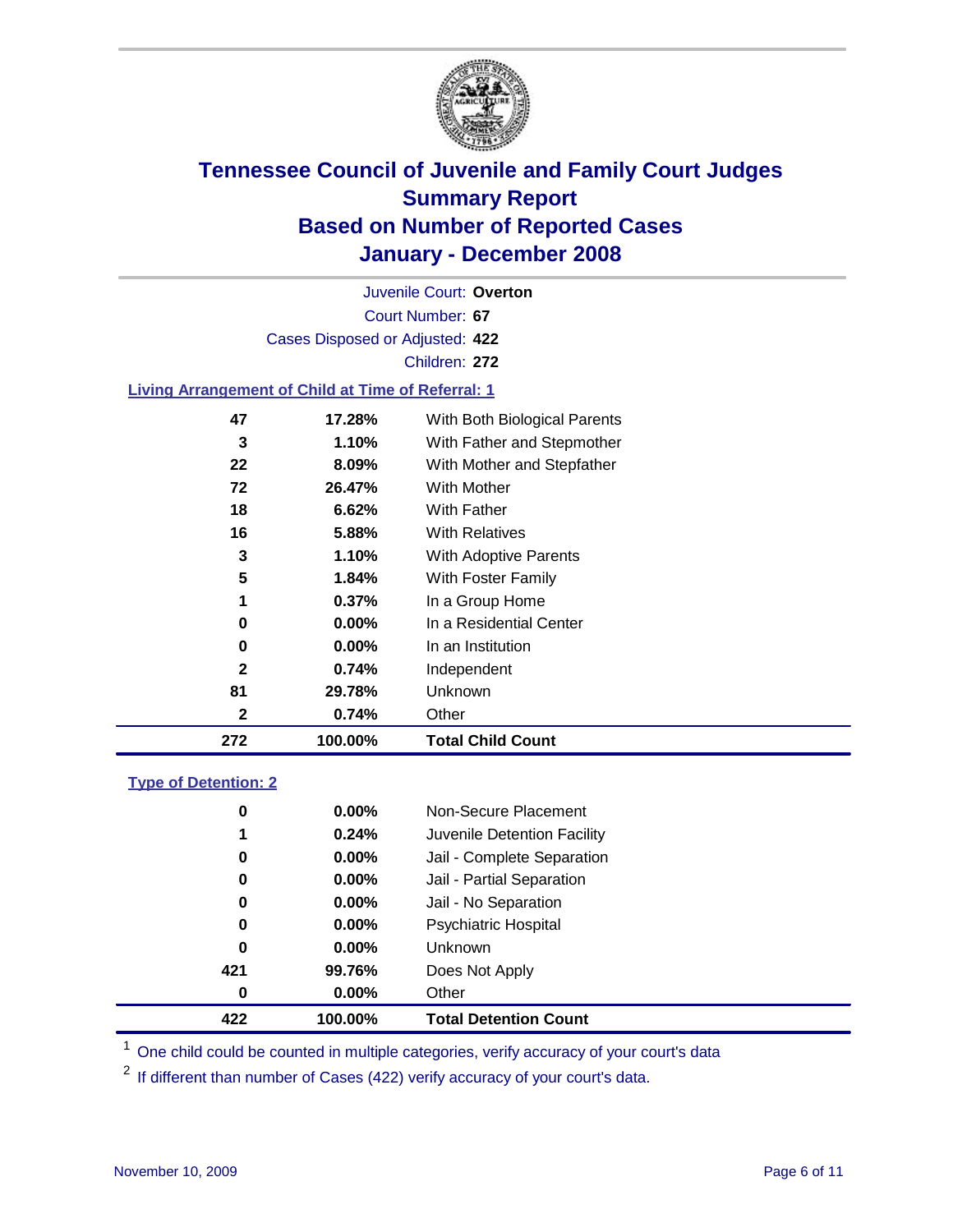

|                                                    |                                 | Juvenile Court: Overton              |
|----------------------------------------------------|---------------------------------|--------------------------------------|
|                                                    |                                 | Court Number: 67                     |
|                                                    | Cases Disposed or Adjusted: 422 |                                      |
|                                                    |                                 | Children: 272                        |
| <b>Placement After Secure Detention Hearing: 1</b> |                                 |                                      |
| $\bf{0}$                                           | 0.00%                           | Returned to Prior Living Arrangement |
| 1                                                  | 0.24%                           | Juvenile Detention Facility          |
| $\bf{0}$                                           | 0.00%                           | Jail                                 |
| 0                                                  | 0.00%                           | Shelter / Group Home                 |
| 0                                                  | 0.00%                           | <b>Foster Family Home</b>            |
| $\bf{0}$                                           | 0.00%                           | Psychiatric Hospital                 |
| 0                                                  | 0.00%                           | Unknown                              |
| 421                                                | 99.76%                          | Does Not Apply                       |
| $\bf{0}$                                           | $0.00\%$                        | Other                                |
|                                                    |                                 |                                      |
| 422                                                | 100.00%                         | <b>Total Placement Count</b>         |
| <b>Intake Actions: 2</b>                           |                                 |                                      |
| 348                                                | 75.32%                          | <b>Petition Filed</b>                |
| $\bf{0}$                                           | 0.00%                           | <b>Motion Filed</b>                  |
| 56                                                 | 12.12%                          | <b>Citation Processed</b>            |
| $\bf{0}$                                           | 0.00%                           | Notification of Paternity Processed  |
| 45                                                 | 9.74%                           | Scheduling of Judicial Review        |
| 0                                                  | 0.00%                           | Scheduling of Administrative Review  |
| 0                                                  | 0.00%                           | Scheduling of Foster Care Review     |
| 0                                                  | 0.00%                           | Unknown                              |
| 5                                                  | 1.08%                           | Does Not Apply                       |
| 8                                                  | 1.73%                           | Other                                |

<sup>1</sup> If different than number of Cases (422) verify accuracy of your court's data.

<sup>2</sup> If different than number of Referral Reasons (462), verify accuracy of your court's data.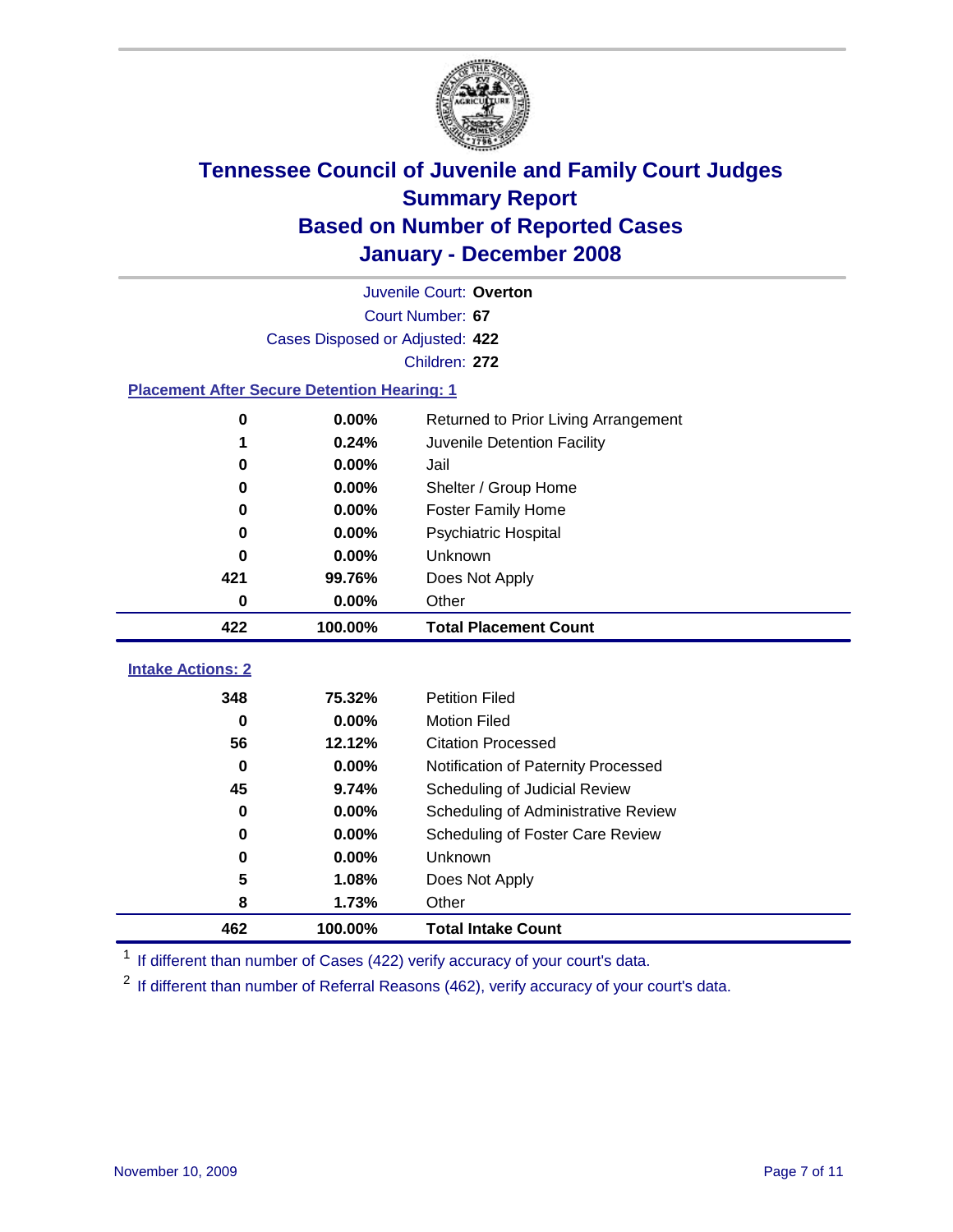

Court Number: **67** Juvenile Court: **Overton** Cases Disposed or Adjusted: **422** Children: **272**

#### **Last Grade Completed by Child: 1**

| 29           | 10.66%  | Too Young for School     |
|--------------|---------|--------------------------|
| 1            | 0.37%   | Preschool                |
| 0            | 0.00%   | Kindergarten             |
| 0            | 0.00%   | 1st Grade                |
| 0            | 0.00%   | 2nd Grade                |
|              | 0.37%   | 3rd Grade                |
| 0            | 0.00%   | 4th Grade                |
| 1            | 0.37%   | 5th Grade                |
| 4            | 1.47%   | 6th Grade                |
| 9            | 3.31%   | 7th Grade                |
| 16           | 5.88%   | 8th Grade                |
| 27           | 9.93%   | 9th Grade                |
| 32           | 11.76%  | 10th Grade               |
| 27           | 9.93%   | 11th Grade               |
| 1            | 0.37%   | 12th Grade               |
| 0            | 0.00%   | Non-Graded Special Ed    |
| $\mathbf{2}$ | 0.74%   | <b>GED</b>               |
|              | 0.37%   | Graduated                |
| 0            | 0.00%   | Never Attended School    |
| 121          | 44.49%  | Unknown                  |
| 0            | 0.00%   | Other                    |
| 272          | 100.00% | <b>Total Child Count</b> |

### **Enrolled in Special Education: 1**

<sup>1</sup> One child could be counted in multiple categories, verify accuracy of your court's data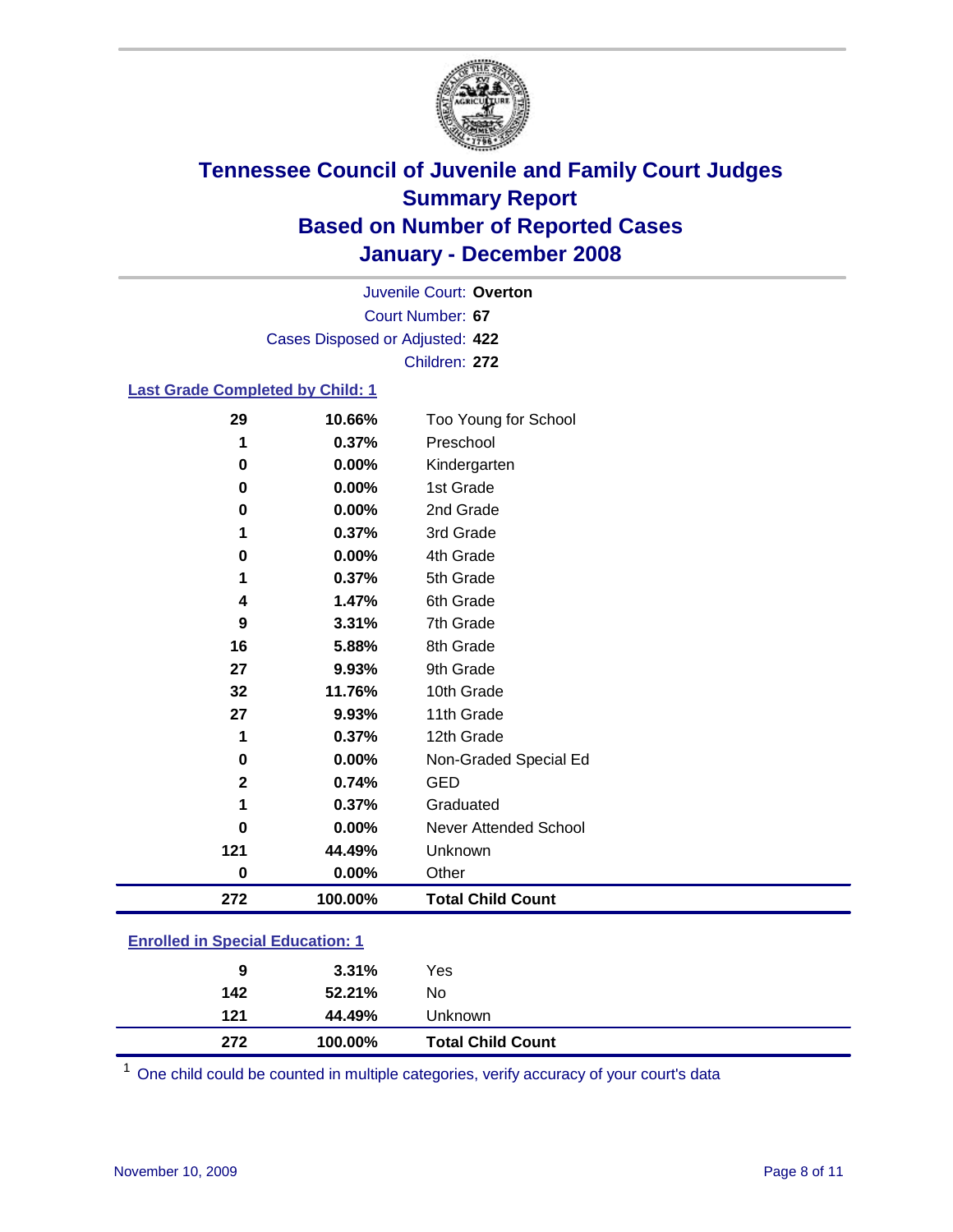

|                              |                                 | Juvenile Court: Overton   |
|------------------------------|---------------------------------|---------------------------|
|                              |                                 | Court Number: 67          |
|                              | Cases Disposed or Adjusted: 422 |                           |
|                              |                                 | Children: 272             |
| <b>Action Executed By: 1</b> |                                 |                           |
| 462                          | 100.00%                         | Judge                     |
| 0                            | $0.00\%$                        | Referee                   |
| 0                            | 0.00%                           | <b>YSO</b>                |
| 0                            | 0.00%                           | Other                     |
| 0                            | 0.00%                           | Unknown                   |
| 462                          | 100.00%                         | <b>Total Action Count</b> |

#### **Formal / Informal Actions: 1**

| 79  | 17.10%   | Dismissed                                        |
|-----|----------|--------------------------------------------------|
| 4   | 0.87%    | Retired / Nolle Prosequi                         |
| 41  | 8.87%    | <b>Complaint Substantiated Delinquent</b>        |
| 39  | 8.44%    | <b>Complaint Substantiated Status Offender</b>   |
| 5   | 1.08%    | <b>Complaint Substantiated Dependent/Neglect</b> |
| 0   | 0.00%    | <b>Complaint Substantiated Abused</b>            |
| 0   | 0.00%    | <b>Complaint Substantiated Mentally III</b>      |
| 5   | 1.08%    | Informal Adjustment                              |
| 20  | 4.33%    | <b>Pretrial Diversion</b>                        |
| 1   | 0.22%    | <b>Transfer to Adult Court Hearing</b>           |
| 0   | $0.00\%$ | Charges Cleared by Transfer to Adult Court       |
| 0   | 0.00%    | Special Proceeding                               |
| 6   | 1.30%    | <b>Review Concluded</b>                          |
| 16  | 3.46%    | Case Held Open                                   |
| 246 | 53.25%   | Other                                            |
| 0   | $0.00\%$ | <b>Unknown</b>                                   |
| 462 | 100.00%  | <b>Total Action Count</b>                        |

<sup>1</sup> If different than number of Referral Reasons (462), verify accuracy of your court's data.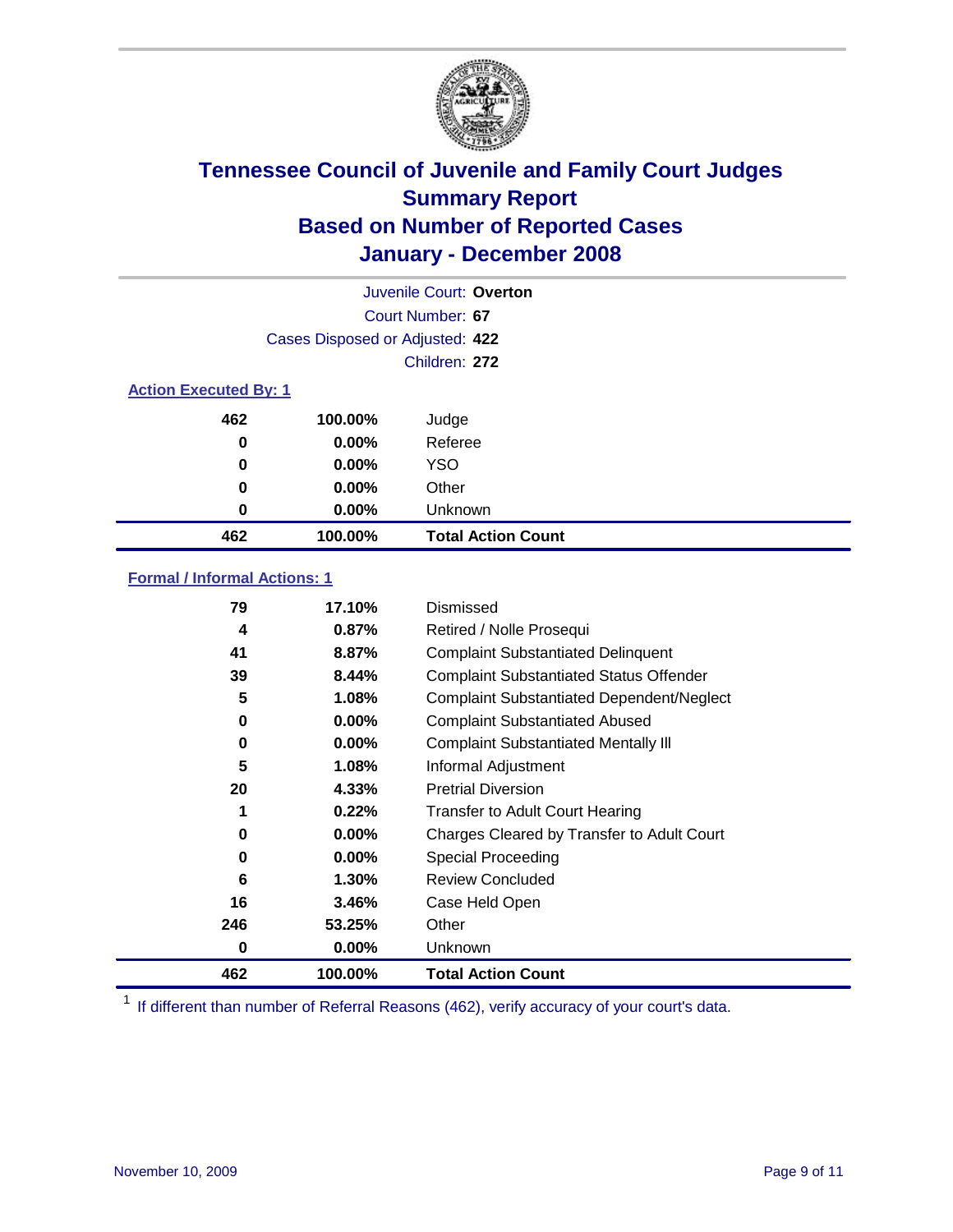

|                       |                                 | Juvenile Court: Overton                               |
|-----------------------|---------------------------------|-------------------------------------------------------|
|                       |                                 | Court Number: 67                                      |
|                       | Cases Disposed or Adjusted: 422 |                                                       |
|                       |                                 | Children: 272                                         |
| <b>Case Outcomes:</b> |                                 | There can be multiple outcomes for one child or case. |
| 84                    | 14.97%                          | <b>Case Dismissed</b>                                 |
| 5                     | 0.89%                           | Case Retired or Nolle Prosequi                        |
| 3                     | 0.53%                           | Warned / Counseled                                    |
| 23                    | 4.10%                           | Held Open For Review                                  |
| 1                     | 0.18%                           | Supervision / Probation to Juvenile Court             |
| 0                     | 0.00%                           | <b>Probation to Parents</b>                           |
| 9                     | 1.60%                           | Referral to Another Entity for Supervision / Service  |
| 0                     | 0.00%                           | Referred for Mental Health Counseling                 |
| 7                     | 1.25%                           | Referred for Alcohol and Drug Counseling              |
| 0                     | 0.00%                           | <b>Referred to Alternative School</b>                 |
| 0                     | 0.00%                           | Referred to Private Child Agency                      |
| 34                    | 6.06%                           | Referred to Defensive Driving School                  |
| 0                     | 0.00%                           | Referred to Alcohol Safety School                     |
| 1                     | 0.18%                           | Referred to Juvenile Court Education-Based Program    |
| 1                     | 0.18%                           | Driver's License Held Informally                      |
| 0                     | 0.00%                           | <b>Voluntary Placement with DMHMR</b>                 |
| 0                     | 0.00%                           | <b>Private Mental Health Placement</b>                |
| 0                     | 0.00%                           | Private MR Placement                                  |
| 0                     | 0.00%                           | Placement with City/County Agency/Facility            |
| 0                     | 0.00%                           | Placement with Relative / Other Individual            |
| 41                    | 7.31%                           | Fine                                                  |
| 42                    | 7.49%                           | <b>Public Service</b>                                 |
| 8                     | 1.43%                           | Restitution                                           |
| 1                     | 0.18%                           | <b>Runaway Returned</b>                               |
| 2                     | 0.36%                           | No Contact Order                                      |
| 0                     | 0.00%                           | Injunction Other than No Contact Order                |
| 1                     | 0.18%                           | <b>House Arrest</b>                                   |
| 0                     | 0.00%                           | <b>Court Defined Curfew</b>                           |
| 0                     | 0.00%                           | Dismissed from Informal Adjustment                    |
| 0                     | 0.00%                           | Dismissed from Pretrial Diversion                     |
| 0                     | 0.00%                           | Released from Probation                               |
| 0                     | 0.00%                           | <b>Transferred to Adult Court</b>                     |
| 0                     | 0.00%                           | <b>DMHMR Involuntary Commitment</b>                   |